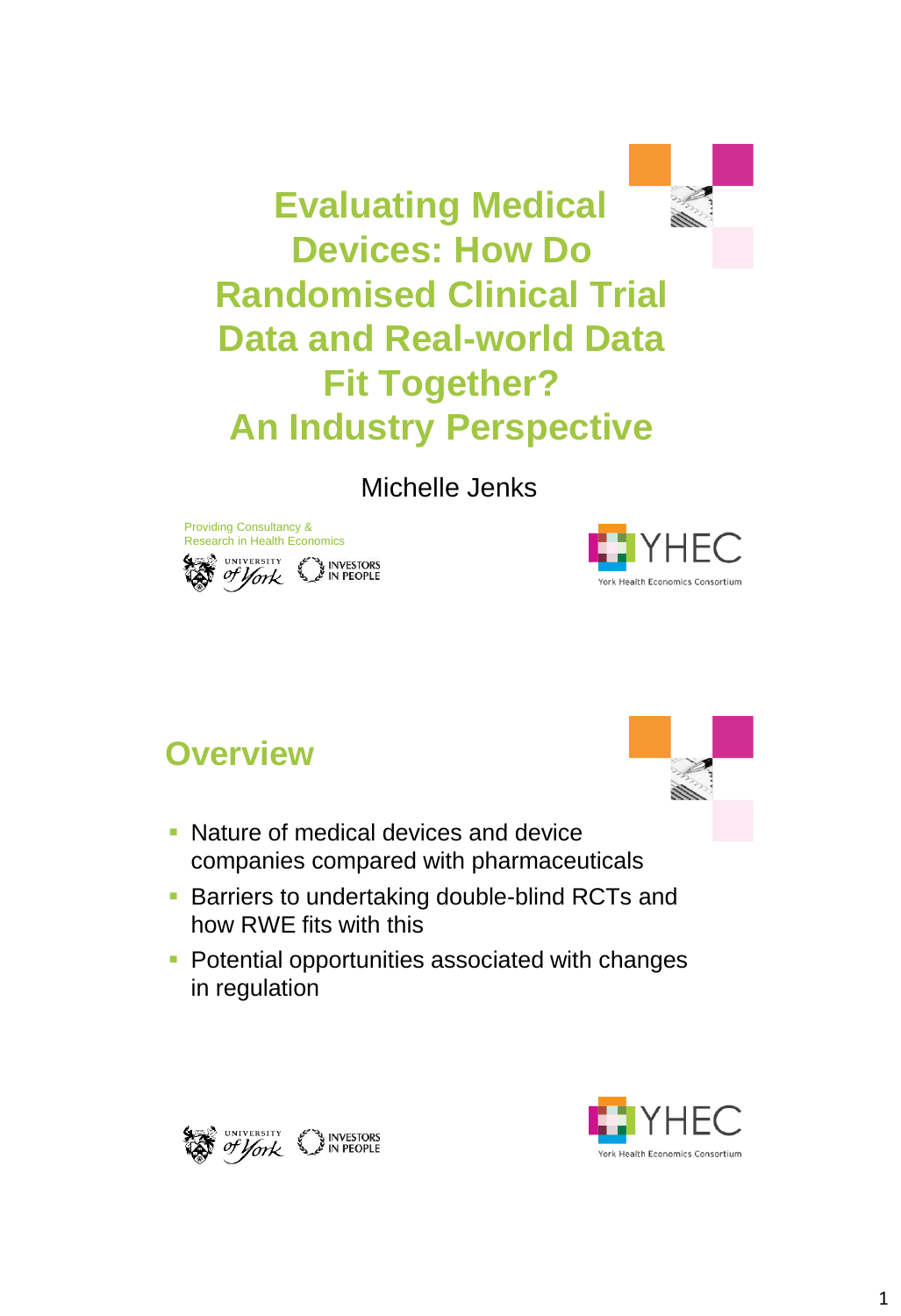## **A couple of caveats**



- This presentation aims to outline the perspective of industry, but is mindful of:
	- The arguments around opportunity cost and devices/pharmaceuticals being funded from the same pot of money (thus requiring similar scrutiny), but note wider considerations (e.g. incentives for innovation)
	- Some of the issues outlines in this presentation will also apply to *some* pharmaceuticals and pharmaceutical companies (annotated with \*)





### **Nature of devices**

Randomisation and blinding **Organisational** change Learning curve **Device** modifications Profitability period Size of company



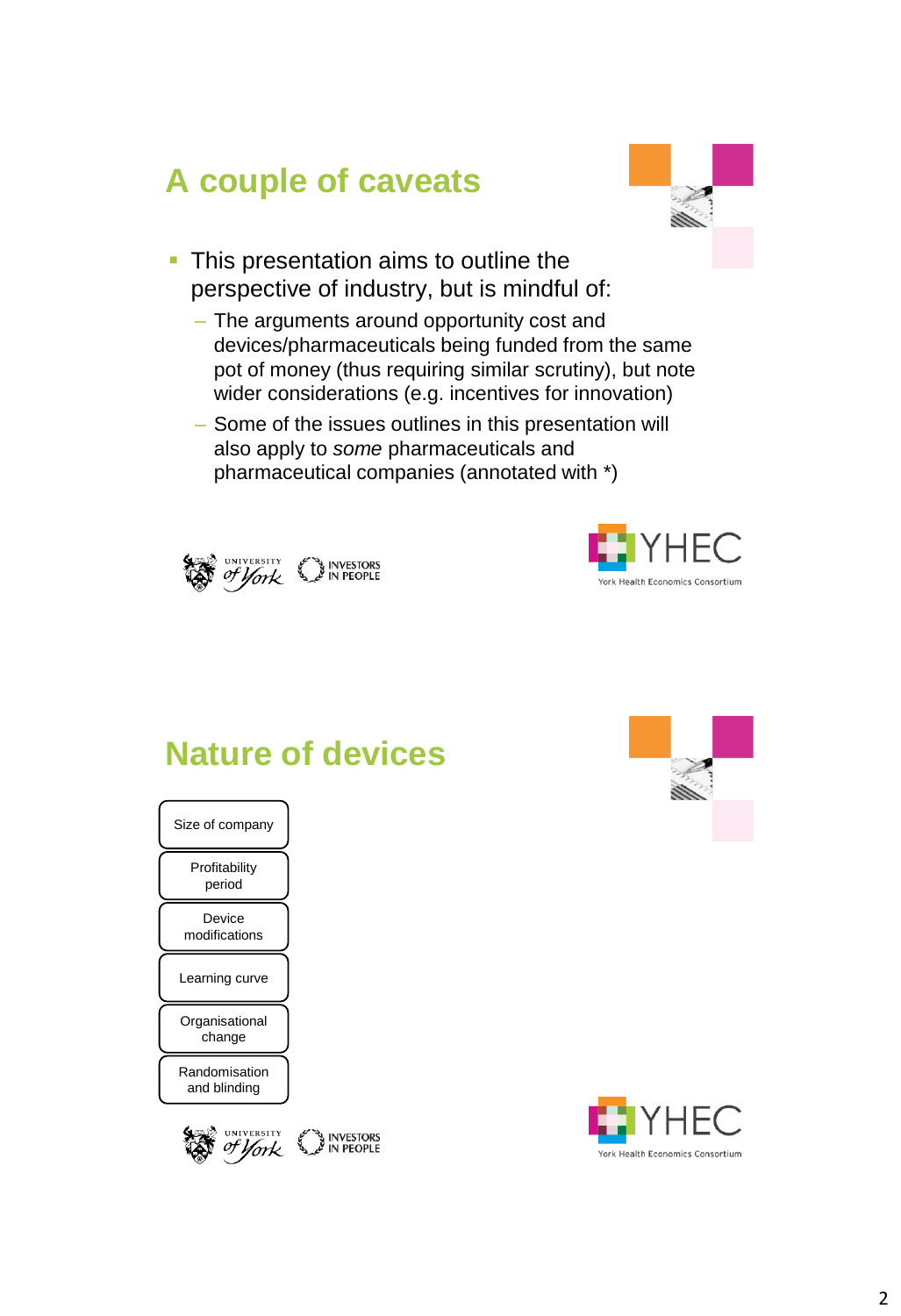### **Size of company**



#### Device companies are typically SMEs\*

- Companies have a limited portfolio and products serve small markets
- Companies may be dependent on venture capital until product launch (Kirisits et al, 2013)

#### Barriers to undertaking RCTs

- Limited research and development budgets (especially for adequately powered studies)\*
- Limited expertise in clinical study design to inform future reimbursement and HTA decisions

#### How RWE may fit

- The cost of research (with sufficient sample sizes) may be less prohibitive
- Potentially richer data (i.e. long term effects) may better inform Randomisation | future reimbursement and HTA submissions



and blinding

**Organisational** change

Learning curve

**Device** modifications

Profitability period

**Size of company**



# **Profitability period**





#### Devices have a short profitability duration

- Imitators can quickly enter the market
- Exacerbated by burden of demonstration on performance falling on first device in class

#### **Barriers to undertaking RCTs**

– Short period of profitability may preclude investors from funding RCTs (particularly of sufficient size or follow-up duration)

#### How RWE may fit

- May allow data to be collected on a larger sample size with longer follow-up time without the potentially prohibitive costs of RCTs
- Broader inclusion criteria may result in larger sample sizes in a shorter period of time



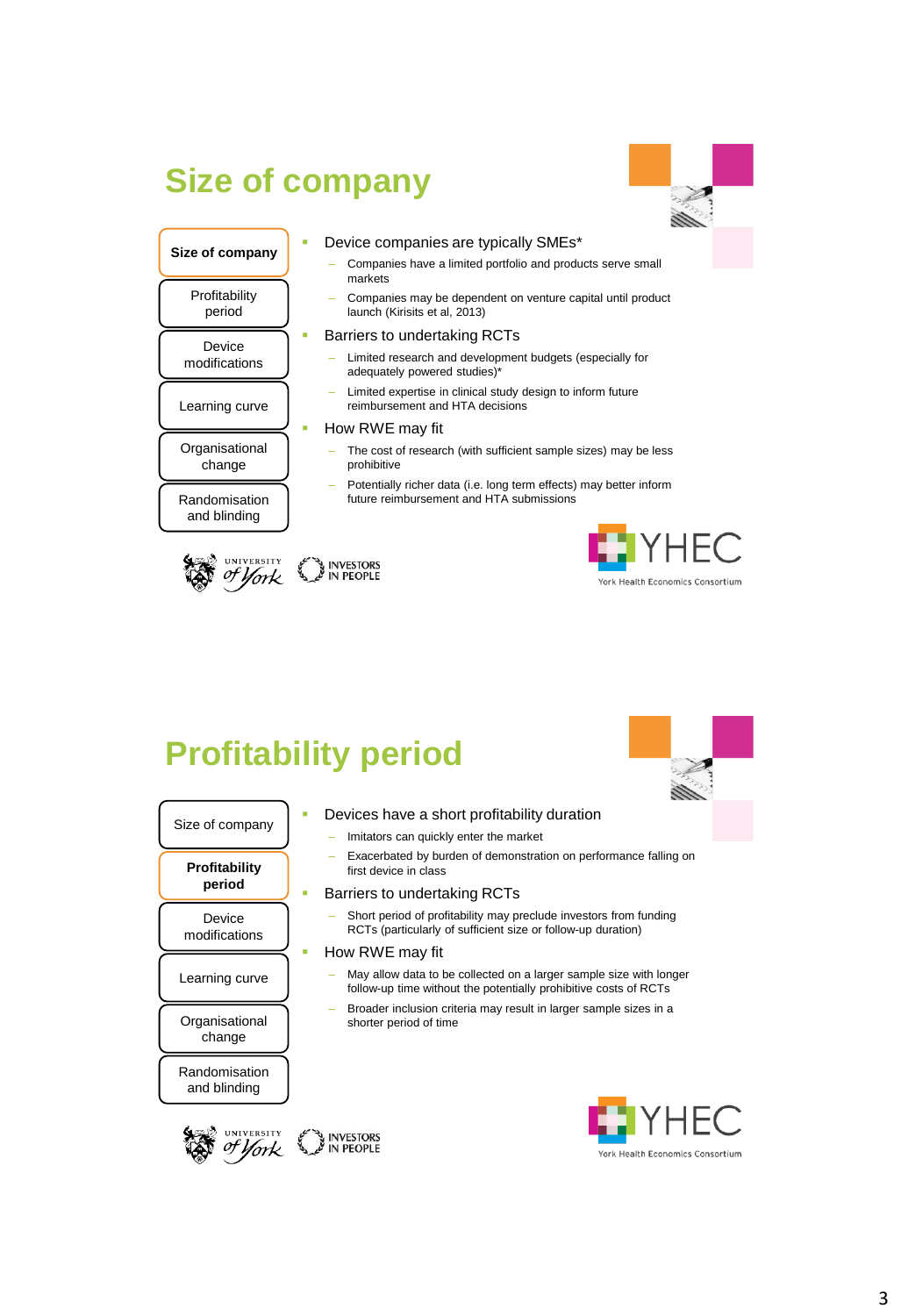## **Device modifications**



### **Organisational** Learning curve **Device modifications** Profitability period Size of company

- **-** Devices undergo regular incremental change
	- Device lifetime = around 18 months versus pharmaceutical lifetime of 57 years (Chapman et al., 2014)

#### **Barriers to undertaking RCTs**

- Data becomes quickly outdated and another RCT is required
- Trial data may be confounded by the use of different versions of the device during the trial

#### **How RWE may fit**

as the user gains more experience Barriers to undertaking RCTs

external validity (Craig et al, 2015)\*

gathered by users before they become expert

– RCTs are often undertaken by "expert" users, hence data lack

– Collecting data on all procedures would allow for evidence to be

– Data may be collected continually and iterations of device used as a variable in statistical analyses to assess if differences in outcomes occur between device iterations

change

Randomisation and blinding





# **Learning curve**

| Size of company               | Learning curve*                          |
|-------------------------------|------------------------------------------|
|                               | Performance of op<br>as the user gains n |
| Profitability<br>period       | Barriers to underta<br>RCTs are often un |
| Device                        | external validity (C)                    |
| modifications                 | How RWE may fit                          |
|                               | Collecting data on<br>gathered by users  |
| Learning curve                |                                          |
|                               |                                          |
| Organisational<br>change      |                                          |
| Randomisation<br>and blinding |                                          |



# York Health Economics Consortium

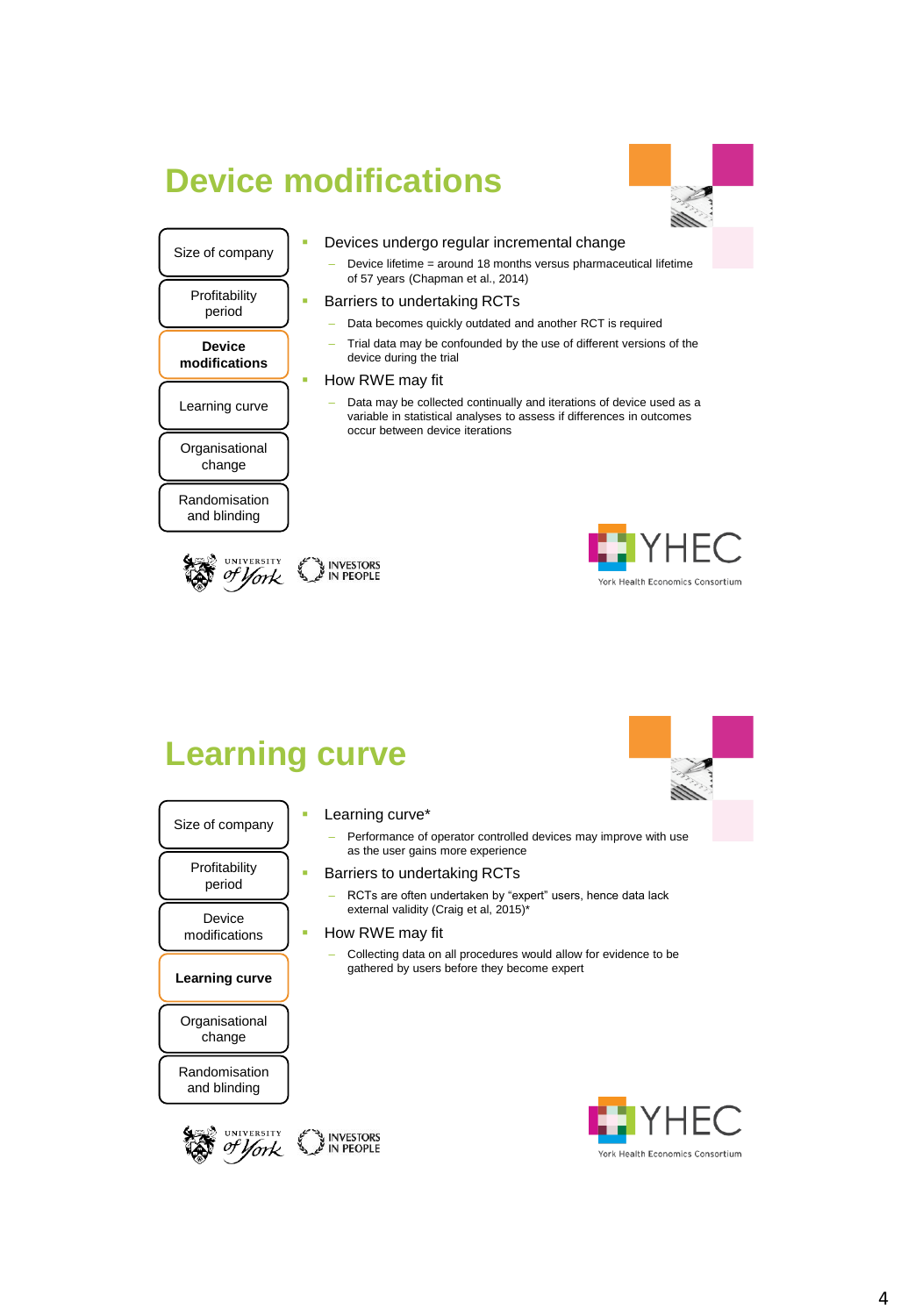### **Organisational change**



#### Size of company

Profitability period

Randomisation and blinding

**Organisational change**

Learning curve

Device modifications

#### Setting impact on performance The performance of the device may depend on the setting in which

- it is used or the person using it
- Organisational changes (e.g. physical alterations to settings) may be required to achieve maximum performance (Craig et al, 2015)

#### Barriers to undertaking RCTs

- Performance may vary depending on the setting in which the device is use
- RCTs may not reflect the way in which the device will be used in clinical practice

#### **How RWE may fit**

– Observational evidence may better reflect how the device will be used in practice and provide data that are more externally valid





### **Randomisation and blinding**

| Size of company           |  | Patients may not want to risk being randomised*:                                                                               |
|---------------------------|--|--------------------------------------------------------------------------------------------------------------------------------|
|                           |  | For example, being randomised to an invasive surgical procedure<br>rather than a minimally invasive one (Drummond et al, 2009) |
| Profitability<br>period   |  | Patients and clinicians cannot be blinded to the device<br>being used                                                          |
| Device                    |  | Unethical to insert sham or placebo devices                                                                                    |
| modifications             |  | Attempts to blind assessors may be unsuccessful if tell-tale signs<br>are left by the device (Walker et al, 2017)              |
| Learning curve            |  | Barriers to undertaking RCTs                                                                                                   |
|                           |  | Patients opting out of RCTs may reduce the generalisability of the<br>data                                                     |
| Organisational<br>change  |  | Non-blinded RCTs may be subject to bias (particularly for<br>behavioural outcomes)                                             |
| ш<br><b>Randomisation</b> |  | How RWE may fit                                                                                                                |
| and blinding              |  | RWE can include all patients (i.e. reduce self selection)                                                                      |
|                           |  | Bias relating to blinding will still exist                                                                                     |
| UNIVERSITY                |  | E I Y HI                                                                                                                       |
|                           |  | York Health Economics C                                                                                                        |
|                           |  |                                                                                                                                |

York Health Economics Consortium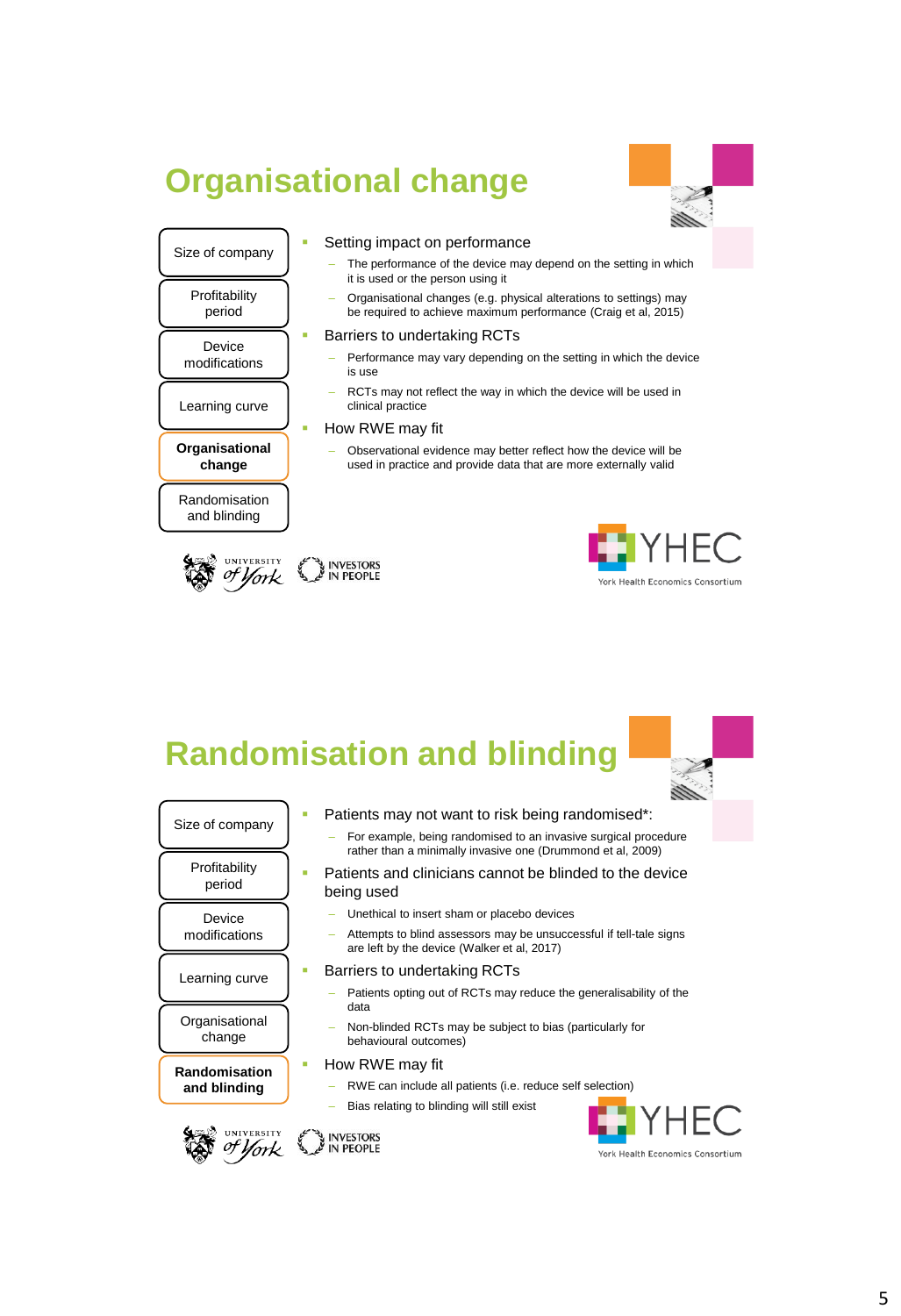### **What does this mean for RCT and RWE?**



- **These issues lead to the following arguments:** 
	- RCTs may be the wrong vehicle for the evaluation of medical devices
	- RWE or observational data could replace RCTs in the evaluation of medical devices





# **Changes in regulation**



**Conformity assessment states that:** 

*"Benefits must outweigh risks and achieve the claimed performance this must be proven with supporting clinical evidence and investigation" (MHRA, 2018)*

- **Whereby:** 
	- Clinical investigation = systematic investigation of humans to assess safety or performance
	- Clinical evaluation = The above investigation *plus* analyses of data and assessment of whether evidence is sufficient (European Commission, 2016)
- Conformity assessment doesn't appear prescriptive around the type of evidence that is required:
	- Therefore, there may be opportunities for industry to make use of observational data